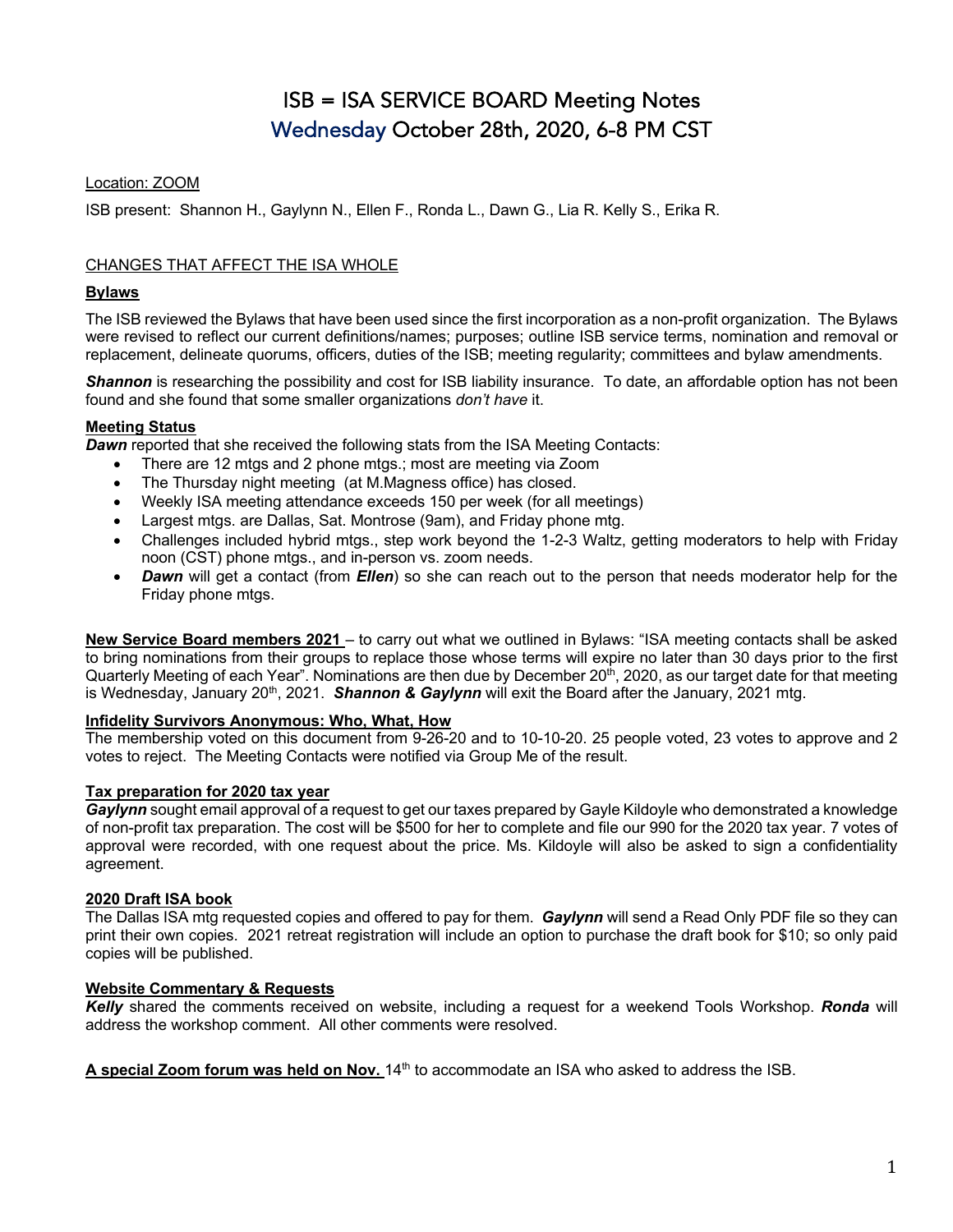# *OPEN ITEMS:*

## **ISA Preamble**

The ISB would like to submit The ISA Preamble to the membership for consideration as an additional reading for meetings and to be included in ISA Literature. The ISB wanted to try a new approval process and has not yet initiated the following process because of the upcoming Holiday schedule.

## Membership presentation and approval process will be as follows:

This announcement will be sent to Meeting contacts on

Please read at two consecutive meetings, beginning Saturday, *and ending on Friday,* 

"The Infidelity Survivors Anonymous: Who, What, How was approved by the members and has been condensed into a document called The Preamble. The content is the same, however a "Preamble" is read aloud in meetings prior to the reading of the 12 Steps, if approved by our membership.

## *Insert – The Preamble*

In an effort to properly conduct group discussion, there shall be a group discussion after the meeting on the last meeting in the reading period, on the talk about the Preamble. The group comments will be directed to the ISB by Meeting Contacts, through an online link that individuals can also use, that will expire The ISB will review, revise and issue for approval vote by Membership."

## **Committees**

Committee coordinators will be asked to make reports for the next ISB meeting in January 2021.

## MEETINGS COMMITTEE *Dawn G.-Coordinator*

- 1. Establish the Intergroup of Meeting Reps. The growth template discussed by the ISB would include having Meeting Reps that are elected representatives so that they are the ISA Intergroup that acts to represent their meetings in the conduct of ISA affairs. Meeting contacts in most cases are still the original volunteers who started the meeting, or were the most willing, consistent person in their meeting who handles email requests.
- 2. Ask meeting groups to establish a name that reflects their membership location, focus, or other specific.
- 3. Status from current meetings Revisions, attendance and challenges
- 4. Meeting script. Idea: Each meeting is responsible for their own meeting script and may have a version posted on the website for quick access.
- 5. New Meetings Report
- 6. Meetings Closed Report
- 7. Zoom Accounts, funding and applications- *Ellen*

## RETREAT COMMITTEE **Andrea M. -Coordinator**

Camp Allen, TX Feb. 26-28, 2021

Registration will go on website in November; new contract is for 40 rooms. Retreat committee is working to get speaker, handle agenda, etc. Ellen is handling scholarships (10 available for ½ cost=\$110 per person) via her ISA email.

## TOOLS COMMITTEE- **Marcia P.- Coordinator**

What Tools WS occurred in 2020 (Jan/Apr/Jul/Oct)?

Next workshop is Dec. 12  $&13<sup>th</sup>$ , 2020; it filled up and there was a full wait list; another has been scheduled for the week before (Dec.  $7 \& 8^{th}$ ) and registration is on Website.

Gaylynn did a Nov. 2020 Tools workshop for the Dallas ISA group.

What is the protocol for non-Houston meetings that want to host a Tools WS? (tokens, etc.)

## LITERATURE COMMITTEE **Kathy G.- Coordinator**

What is the status and focus of the committee? What is the process used for literature approval and printing?